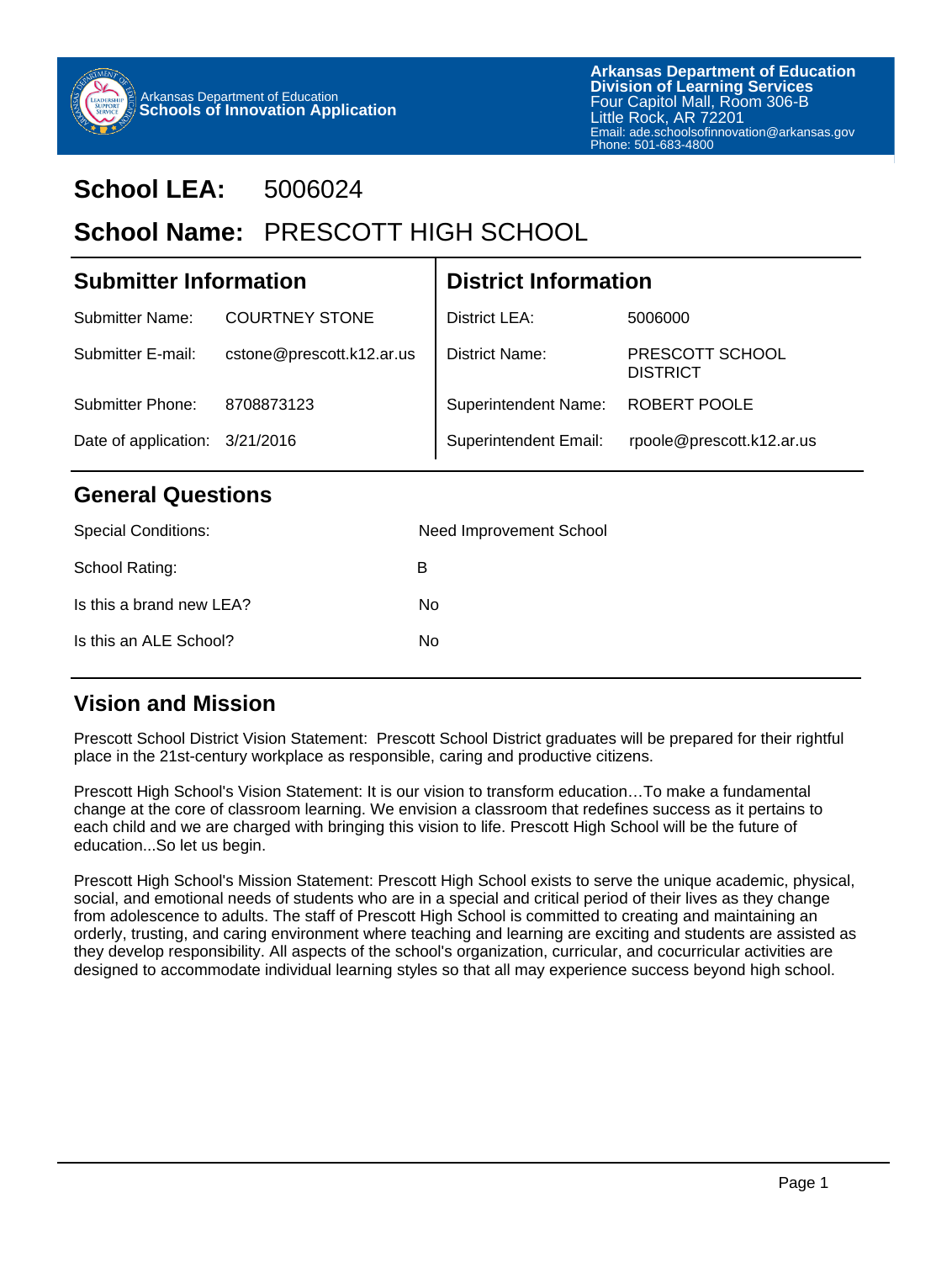

**Arkansas Department of Education** Email: ade.schoolsofinnovation@arkansas.gov **Division of Learning Services** Four Capitol Mall, Room 306-B Little Rock, AR 72201 Phone: 501-683-4800

## **Goals and Performance Targets**

#### Rationale for Innovation

Prescott High School is at a time where we are experiencing change; a change in our school, a change in our community, a change in the family dynamics. We realize that we must be proactive in this change and steer it into a positive direction. The students are asking for it, the parents are asking for it, and the community is begging for a positive change. Prescott High School wants and is willing to lead the change needed and wanted by all stakeholders. We realize we must design something that motivates students, parents, community, and staff to join forces and provide life skills. We plan on doing this through the students' interests.

Prescott community is a divided community also described as a "dying" community. Industries and businesses are few, entertainment is scarce, yet dreams are vivid but seem too far to reach. Many students are turning to drugs and alcohol as their form of entertainment. This affects their schooling through attendance and academics. However, sports still drive the athletes because they are interested. We are losing students who can't find their interest and their purpose.

**Goal Goal Description**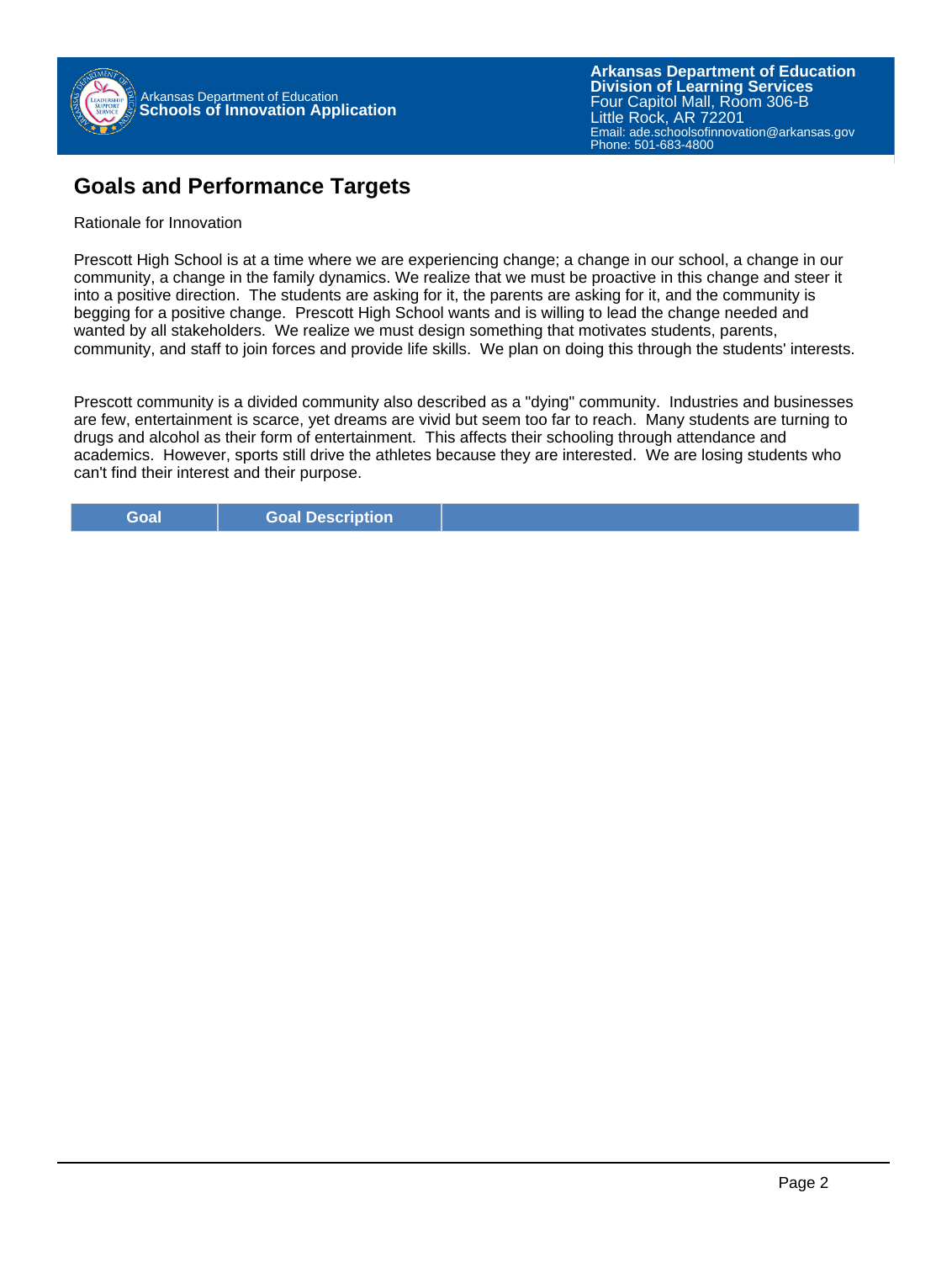

1 **Implement a magnet** theme/enrichment approach for all students to engage in high-end learning and developing their strengths and talents. Staff will apply gifted education pedagogy to total school improvement. Students will be provided enriched learning experiences and higher learning standards for all through three goals; developing talents in all children, providing a broad range of advanced-level enrichment experiences for all students, and providing advanced follow-up opportunities for young people based on their strengths and interests. Focus on enrichment for all students through high levels of engagement and the use of enjoyable and challenging learning experiences that are constructed around students' interests, learning styles, and preferred modes of expression. Students will have 30 minutes built into the schedule 4 days a week for planning, brainstorming, and preparing. One Friday a month, students will spend all day implementing plans or practices designed by themselves. One Friday at the end of each nine weeks, the students will showcase their creations. Students will dismiss one Wednesday a month for staff to coordinate with the community (speakers, professionals, services, etc.), collect resources, and participate in professional development. This will also be the time in which students are responsible for going out into the community and interning at businesses to acquire skills needed.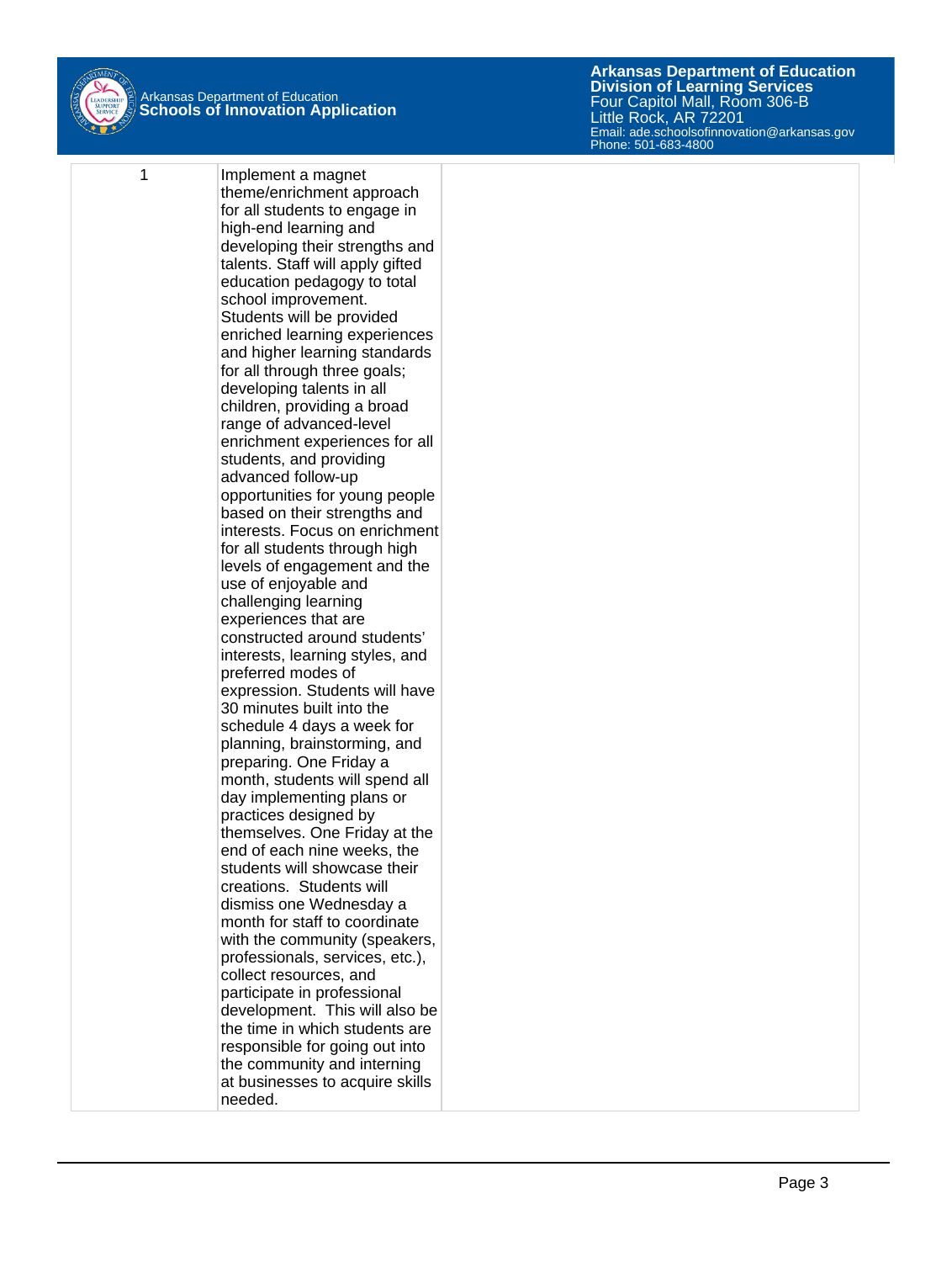

# Arkansas Department of Education **Schools of Innovation Application**

| <b>Goal</b>    | <b>Goal Description</b>                                                                                                                                                                                                                                                                                                                                                                                                                                                                                                                                                                                                                                                    |  |
|----------------|----------------------------------------------------------------------------------------------------------------------------------------------------------------------------------------------------------------------------------------------------------------------------------------------------------------------------------------------------------------------------------------------------------------------------------------------------------------------------------------------------------------------------------------------------------------------------------------------------------------------------------------------------------------------------|--|
| 2              | All students will develop their<br>talents. Each group should<br>develop and record all ideas<br>for possible Type I topics.<br>Topic branching is an activity<br>that can be used to facilitate<br>this process. The group can<br>begin with one general topic<br>and derive related areas or<br>subtopics using available<br>resources. For example,<br>"Drama" can branch into<br>costuming, set design,<br>directing, script writing, etc.<br>For any one topic area, there<br>are vast resources available<br>that can be used to explore<br>different subtopics. Group<br>members may need to break<br>off to research a<br>particular topic and reconvene<br>later. |  |
| 3              | Provide a broad range of<br>advanced-level enrichment<br>experiences for all students.<br>Students will use process<br>skills to take their interest that<br>is now identified and learn<br>how to accomplish the skill.                                                                                                                                                                                                                                                                                                                                                                                                                                                   |  |
| $\overline{4}$ | Provide advanced follow-up<br>opportunities for students<br>based on their strengths and<br>interests. Students will<br>advance to the investigation<br>phase and implementation in<br>hopes of solving or applying to<br>real-world situations and<br>problems. Their findings will<br>be presented to a target<br>audience.                                                                                                                                                                                                                                                                                                                                              |  |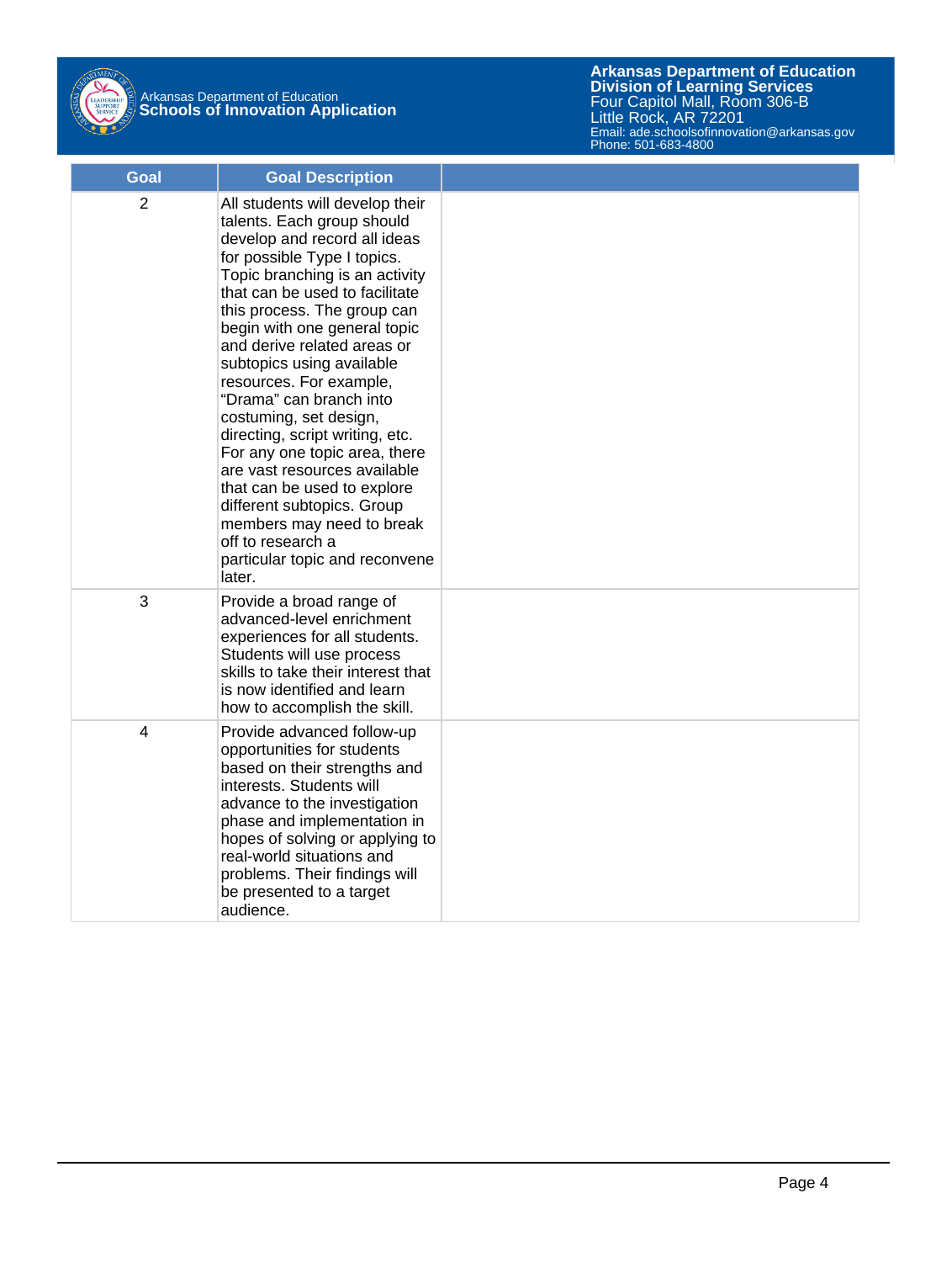

# Arkansas Department of Education **Schools of Innovation Application**

**Arkansas Department of Education** Email: ade.schoolsofinnovation@arkansas.gov **Division of Learning Services** Four Capitol Mall, Room 306-B Little Rock, AR 72201 Phone: 501-683-4800

| Goal | <b>Goal Description</b>                                                                                                                                                                                                                                                                                                         |
|------|---------------------------------------------------------------------------------------------------------------------------------------------------------------------------------------------------------------------------------------------------------------------------------------------------------------------------------|
| 5    | Students will take charge of<br>their academic learning. They<br>will have the choice of<br>completing their course work<br>through online courses or a<br>traditional learning<br>environment. Each student<br>will be provided with a Google<br>Chromebook for use for the<br>year in order to complete their<br>assignments. |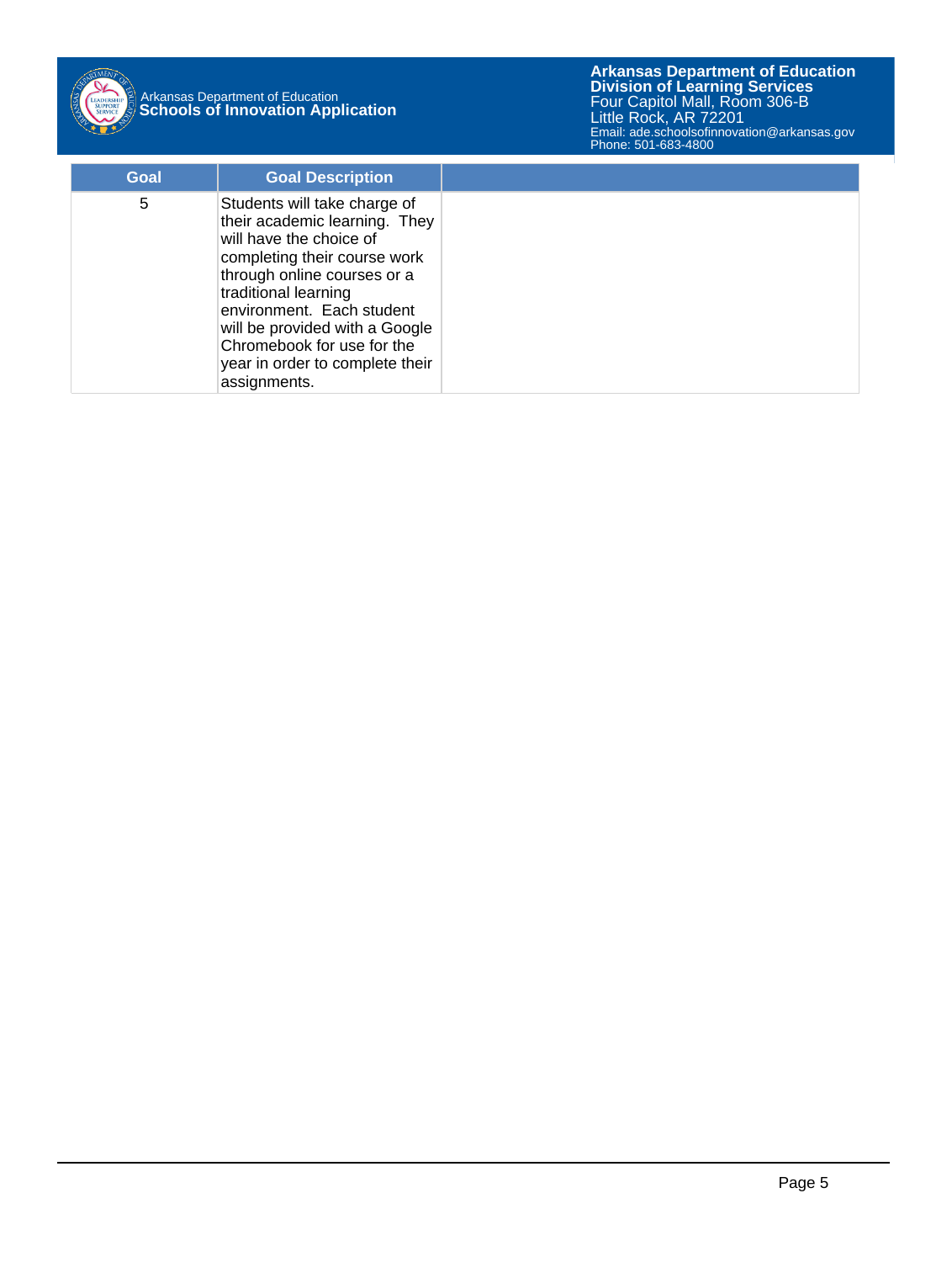

**Arkansas Department of Education** Email: ade.schoolsofinnovation@arkansas.gov **Division of Learning Services** Four Capitol Mall, Room 306-B Little Rock, AR 72201 Phone: 501-683-4800

## **Innovations**

#### **Innovation Purpose**

This schoolwide innovation will allow all students to receive an education out of the normal in addition to their courses. They will be able to explore and investigate career pathways of their interest. The approach will provide a rigorous, high level education learning valuable college ready standards through their interest. The work ethics, passion, and determination will improve which is what our community is asking us to instill in our students. The schedule will mimic the Flex Mod Schedule used by Pea Ridge High School. Students will control their education through the choice of online learning and/or traditional classroom settings. Within this schedule, there is a 30 minute enrichment time built in for every student and every teacher. This time will be used to take the students' interest and develop/enrich it using more rigorous problem solving skills.

Prepare students to succeed in college and careers of their choice. Increase and involve the community and parents in the schoolwide enrichment process. Teach students to control their future and become entrepreneurs and/or contribute to the community as a problem solver and a leader. Learn life skills to become successful beyond high school. The new flex mod schedule will teach the students to organize their time effectively and meet timelines. Learning this lesson early will prepare students to effectively use time management skills in college and should result in less failures and drop outs.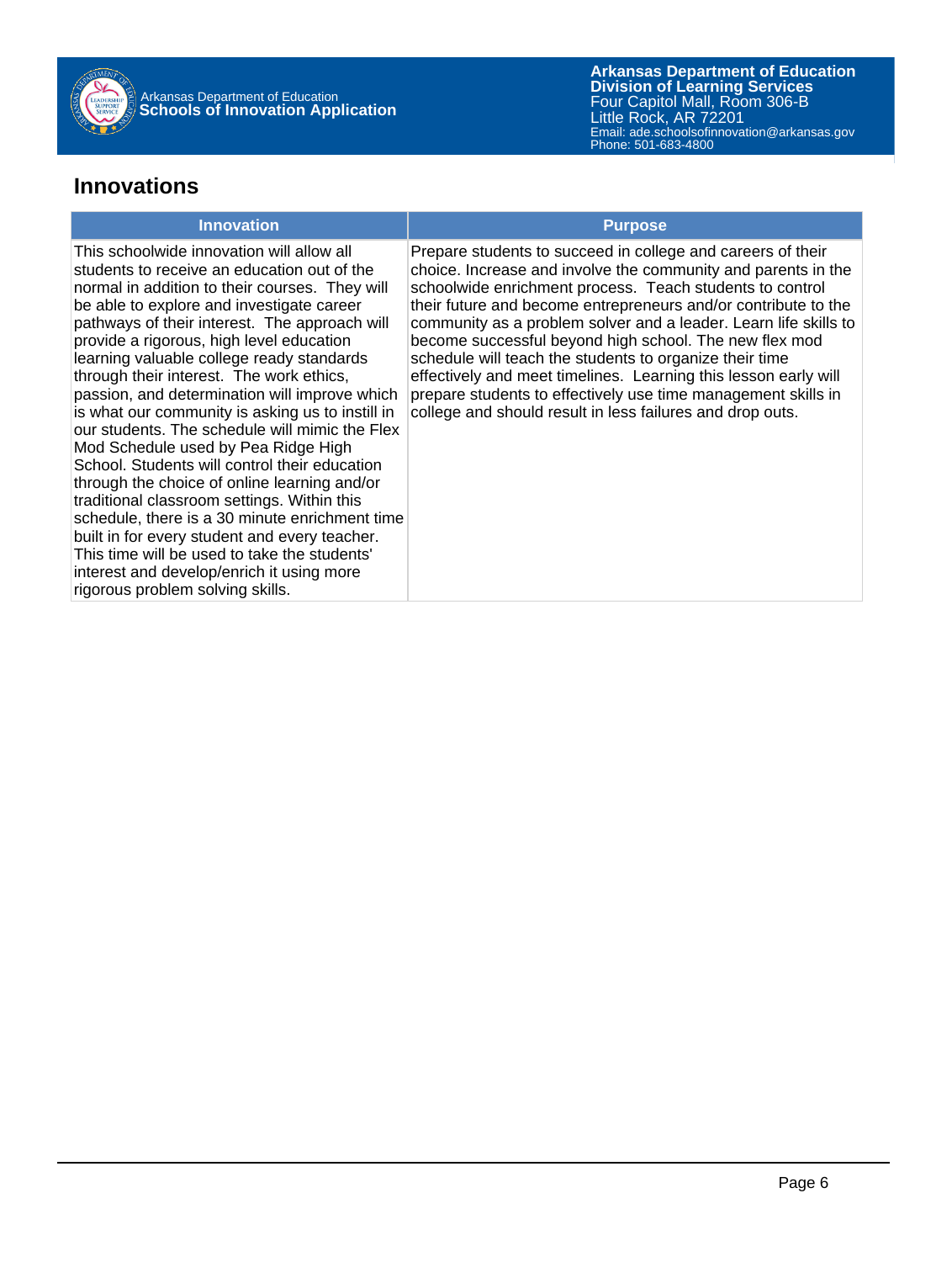

## **Innovation Plan**

| <b>Plan Date</b> | <b>Action</b>                                                                                                                                                                                                                                                                                                                | <b>Expected Outcome</b>                                                                                                                                                                                                                                                                                                                                                                                                                                                                                                                                                                                                       |
|------------------|------------------------------------------------------------------------------------------------------------------------------------------------------------------------------------------------------------------------------------------------------------------------------------------------------------------------------|-------------------------------------------------------------------------------------------------------------------------------------------------------------------------------------------------------------------------------------------------------------------------------------------------------------------------------------------------------------------------------------------------------------------------------------------------------------------------------------------------------------------------------------------------------------------------------------------------------------------------------|
| 04/04/2016       | Begin scheduling requests from<br>students. Allow this process for one<br>week.                                                                                                                                                                                                                                              | Have one on one scheduling meetings with<br>students and/or parents to address their<br>credits and schedules.                                                                                                                                                                                                                                                                                                                                                                                                                                                                                                                |
| 03/10/2016       | Superintendent, Career Coach and<br>High School Principal visited Pea<br>Ridge High School in order to witness<br>their implementation of the Flex Mod<br>Schedule. Also, tour the<br>Manufacturing and Business school<br>at Pea Ridge in order to learn<br>methods on supplying area<br>businesses with prepared students. | Receive insights on how to effectively<br>implement an online learning school, a new<br>schedule and how to implement one to one<br>devices. Understand the benefits of<br>providing a flex mod schedule.                                                                                                                                                                                                                                                                                                                                                                                                                     |
| 03/16/2016       | Staff meeting sharing the flex mod<br>schedule and the idea of going one to<br>one. Have a working session of<br>brainstorming questions to research<br>and answer the concerns of staff.                                                                                                                                    | Prepare staff to embrace the need for<br>change. Allow staff the ownership and<br>responsibility of making the schedule cater<br>to Prescott High School and their needs.                                                                                                                                                                                                                                                                                                                                                                                                                                                     |
| 03/28/2016       | Take Athletic Director, English Dept.<br>representative, Math Dept.<br>representative, two CTE<br>representatives, Career Coach, and<br>High School principal back to Pea<br>Ridge High School for training and<br>discussions.                                                                                              | The Career Coach will meet with the<br>counselor all day working on the steps of<br>scheduling students using the new<br>approach. The Athletic Director will meet<br>all day with the coaching staff and<br>understand the effect the changes will<br>have on the athletes within the schedule.<br>The Computer Coding teacher will meet<br>with Mr. Sennett of Pea Ridge High<br>School, designing of scheduling software,<br>to understand the program. The remainder<br>of the teachers will take the questions<br>brainstormed from the previous staff<br>meeting and attend the training with Pea<br>Ridge Admin staff. |
| 04/04/2016       | Meeting with University of Arkansas<br>Community College of Hope to<br>finalize concurrent credit offerings.                                                                                                                                                                                                                 | Have a variety of options for concurrent<br>credit. Offer students to drive to the<br>campus, distance learning, or online<br>learning. This will increase the choices<br>and college credits earned by high school<br>students.                                                                                                                                                                                                                                                                                                                                                                                              |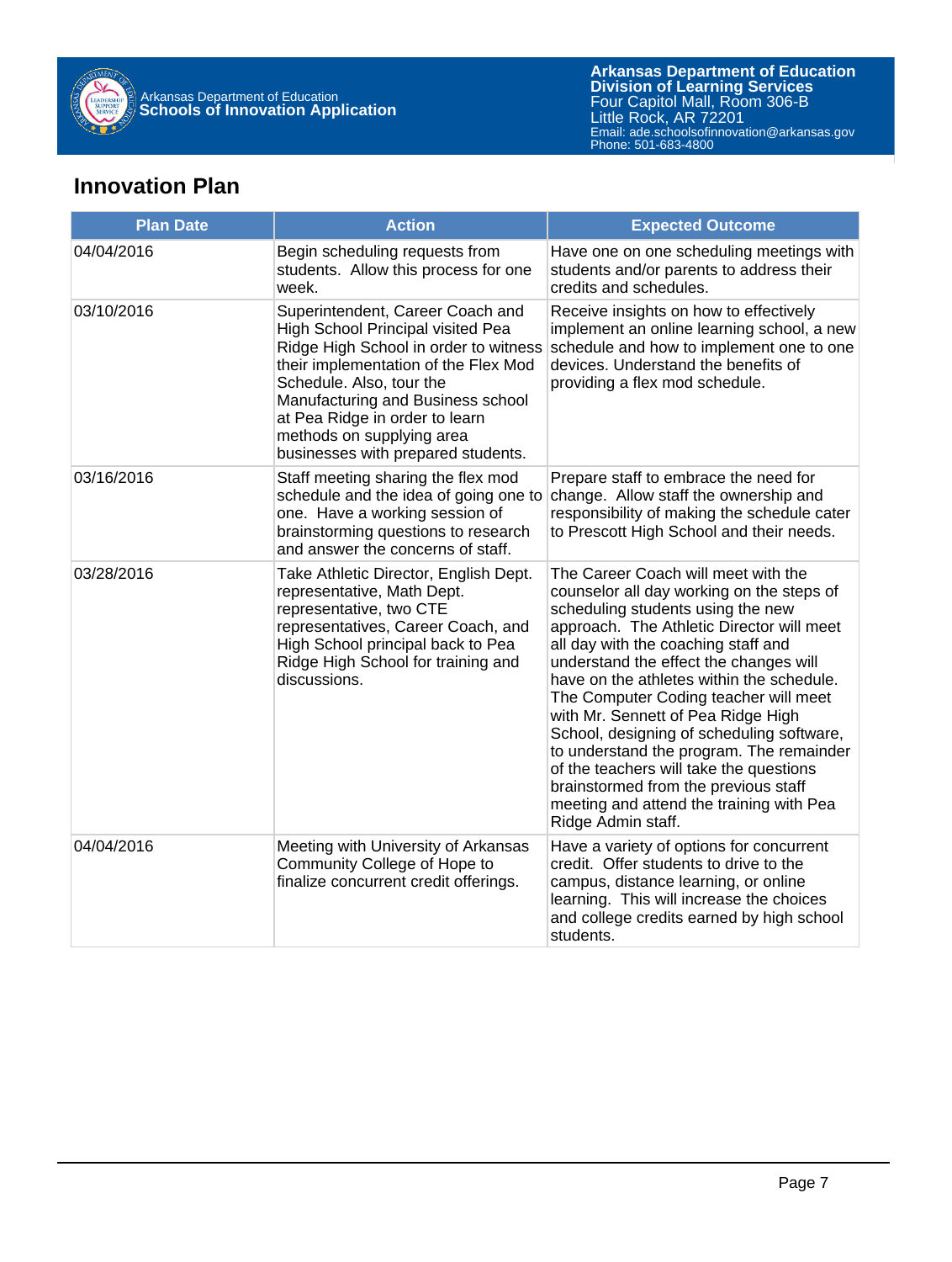

| <b>Plan Date</b> | <b>Action</b>                                                                                                                                                                                                                                                                                                                                                                                                                                                                                                           | <b>Expected Outcome</b>                                                                                                                                                                                                                                                                                                                                                                                                                                                                                                                                                                                                                                        |
|------------------|-------------------------------------------------------------------------------------------------------------------------------------------------------------------------------------------------------------------------------------------------------------------------------------------------------------------------------------------------------------------------------------------------------------------------------------------------------------------------------------------------------------------------|----------------------------------------------------------------------------------------------------------------------------------------------------------------------------------------------------------------------------------------------------------------------------------------------------------------------------------------------------------------------------------------------------------------------------------------------------------------------------------------------------------------------------------------------------------------------------------------------------------------------------------------------------------------|
| 04/04/2016       | Presentation to the Economic<br>Development Board on the<br>enrichment model to be implemented<br>as well as the new scheduling model<br>for the Prescott High School<br>students. Explain and recruit<br>businesses to train and/or invest in<br>our students for future employees.<br>Also, plant a seed in the<br>businesses/community on allowing<br>students to address and solve real<br>world problems. Explain the impact<br>this innovative model can have on the<br>community and especially our<br>students. | Compile an address book of resources and<br>connections to share with student interest<br>groups. Raise an awareness of their<br>investment in our schools and the impact it<br>can have on the economic development of<br>this small community.                                                                                                                                                                                                                                                                                                                                                                                                               |
| 05/10/2016       | Parent/Community launch of<br>information of new schedule and the<br>enrichment component embedded<br>into it. Explain the benefits for their<br>students and their responsibilities.                                                                                                                                                                                                                                                                                                                                   | Parents and students will become excited<br>about what is to come and join forces with<br>the school to make it happen successfully.                                                                                                                                                                                                                                                                                                                                                                                                                                                                                                                           |
| 06/01/2016       | Prepare schedules and order all<br>Google Chromebooks and materials.<br>Start ordering furniture and prepare<br>school for changes. This will take<br>place all summer long.                                                                                                                                                                                                                                                                                                                                            | Inviting learning environment will be<br>created and students will take ownership in<br>their education.                                                                                                                                                                                                                                                                                                                                                                                                                                                                                                                                                       |
| 05/03/2016       | Teachers will be given interest<br>inventories in order to design interest<br>groups for students to attend. For<br>example, if one teacher's interest lies<br>heavily in photography, then that<br>teacher will offer a photography<br>interest group.                                                                                                                                                                                                                                                                 | Set up interest choice sheets based on<br>teacher's interest first for their enrichment<br>periods. The thought process behind this is<br>we start with teacher's interest first so<br>students are introduced to the concept of<br>developing their interest. How this worked<br>in my previous school is the students then<br>started requesting to start their own<br>interest group, such as creating music. The<br>students would have to create a<br>presentation and present it to a panel of<br>staff. If they got the points on the rubric,<br>they were allowed to start their own groups<br>based their interest with a teacher as a<br>supervisor. |
| 08/01/2016       | Start orientation of schedules and<br>check out of Google Chromebooks<br>before school starts. Do this by grade<br>levels each day.                                                                                                                                                                                                                                                                                                                                                                                     | Students are introduced to their new<br>schedule and understand how it works.<br>They are also briefed on the insurance<br>plan of the Chromebooks and pay the \$25<br>insurance fee. During this orientation,<br>students will be set up in their google<br>accounts.                                                                                                                                                                                                                                                                                                                                                                                         |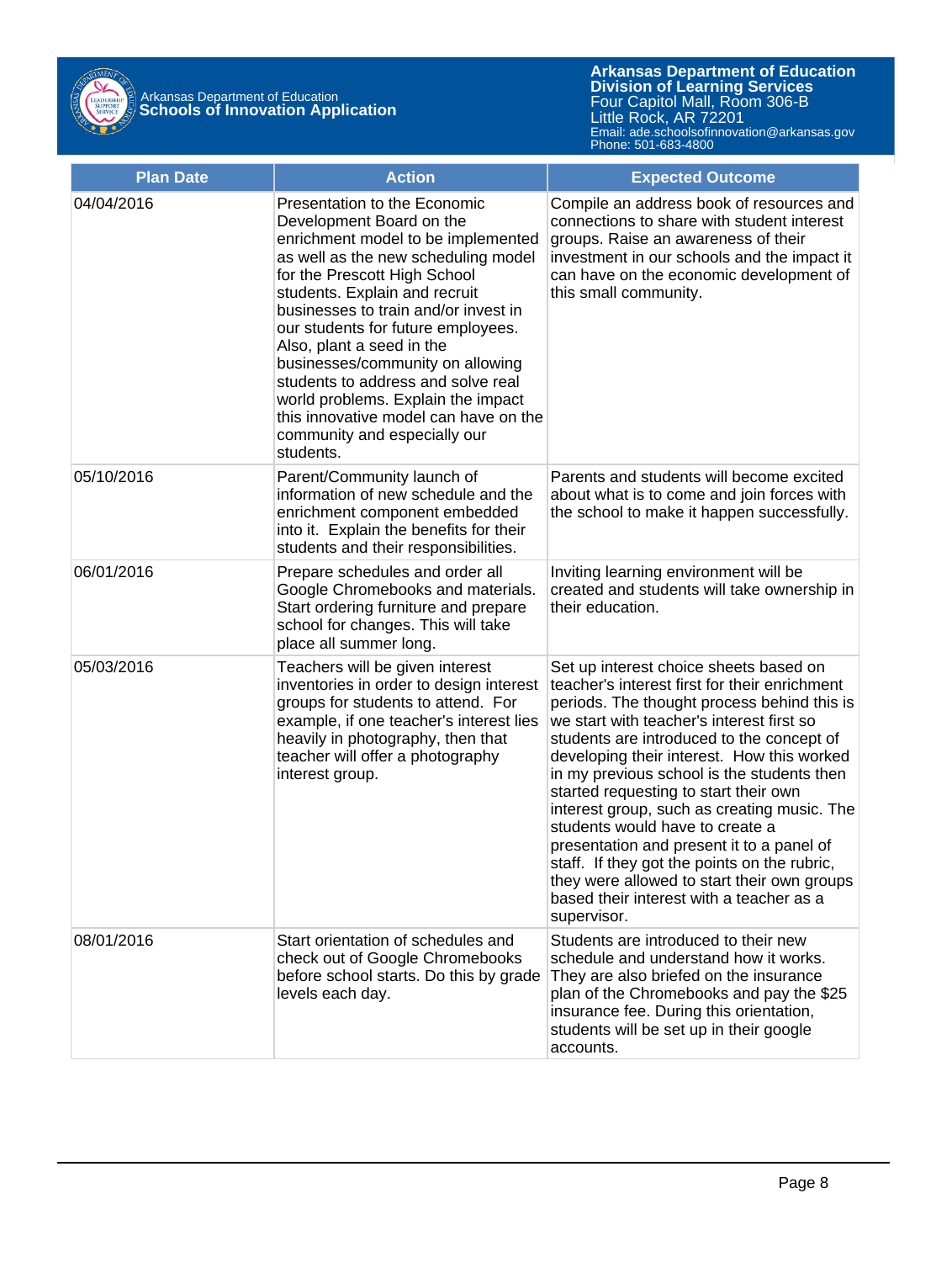

## **Requested Waivers**

| <b>Code section, Rule, or Local</b><br><b>Policy</b>                                                                                                                                                                                                                                      | <b>Goal</b> | <b>Rationale</b>                                                                                                                                                                                                                                                                                                                                                                                                                                                                                                                                                                                                                                                                                                                                                                                                                                                                                                                                                                                                                                                                                                                                                                                                                                                                                                                                                                                                                                                                                                                                                                                                                                                                                                                                                                                                                                                                                                                                                                                                                                                                                                               |
|-------------------------------------------------------------------------------------------------------------------------------------------------------------------------------------------------------------------------------------------------------------------------------------------|-------------|--------------------------------------------------------------------------------------------------------------------------------------------------------------------------------------------------------------------------------------------------------------------------------------------------------------------------------------------------------------------------------------------------------------------------------------------------------------------------------------------------------------------------------------------------------------------------------------------------------------------------------------------------------------------------------------------------------------------------------------------------------------------------------------------------------------------------------------------------------------------------------------------------------------------------------------------------------------------------------------------------------------------------------------------------------------------------------------------------------------------------------------------------------------------------------------------------------------------------------------------------------------------------------------------------------------------------------------------------------------------------------------------------------------------------------------------------------------------------------------------------------------------------------------------------------------------------------------------------------------------------------------------------------------------------------------------------------------------------------------------------------------------------------------------------------------------------------------------------------------------------------------------------------------------------------------------------------------------------------------------------------------------------------------------------------------------------------------------------------------------------------|
| § 6-16-102 - School day -(c) A<br>school district is deemed to have<br>fulfilled the requirements of<br>subsection (a) of this section if the<br>planned instructional time in each<br>school day does not average less<br>than six (6) hours each day or thirty<br>(30) hours each week. | 1           | The waiver will allow time for staff and students to go out<br>into the community, plan with representatives from<br>professions, collect resources needed for projects, and<br>professional development. We are requesting September<br>21, October 19, January 17, February 15, and March 15.<br>That would be changing the amount of instructional days<br>from 178 to 173 instructional days. With the new<br>implemented schedule, students would receive more<br>intense intervention during the daily routines to close the<br>achievement gap. Also, by providing every 9th-12th grade<br>students a Google Chromebook, students will have access<br>to the curriculum and instruction away from school.<br>Students will attend mandatory intervention during regular<br>school days if he or she is failing a subject. Mandatory<br>intervention will provide one on one instruction from a<br>teacher from that content area until the content is<br>mastered. This will allow no child to be left behind. The 5<br>days requested as part of the waiver will allow students<br>uninterrupted time to work with their small groups on their<br>interest projects, visit businesses, intern with companies<br>or individuals as needed. This time will not take away from<br>the instruction time, but allow them real life experiences to<br>grow and prepare for the future. Low-performing students<br>do not need to be pulled from enrichment for these<br>experiences. These students would benefit most from<br>schoolwide enrichment. Students not meeting the<br>academic grades are usually disqualified from athletics,<br>struggle to learn and catch up. Therefore, they miss out<br>on the opportunities to be enriched and think outside of<br>the box. They need reason to be proud of their<br>accomplishments, interested in coming to school to<br>develop their interests, and simply enjoy school. The<br>project timeline will assure that students are using those 5<br>waiver days productively and attendance will be taken by<br>email so that they may work off campus on their projects. |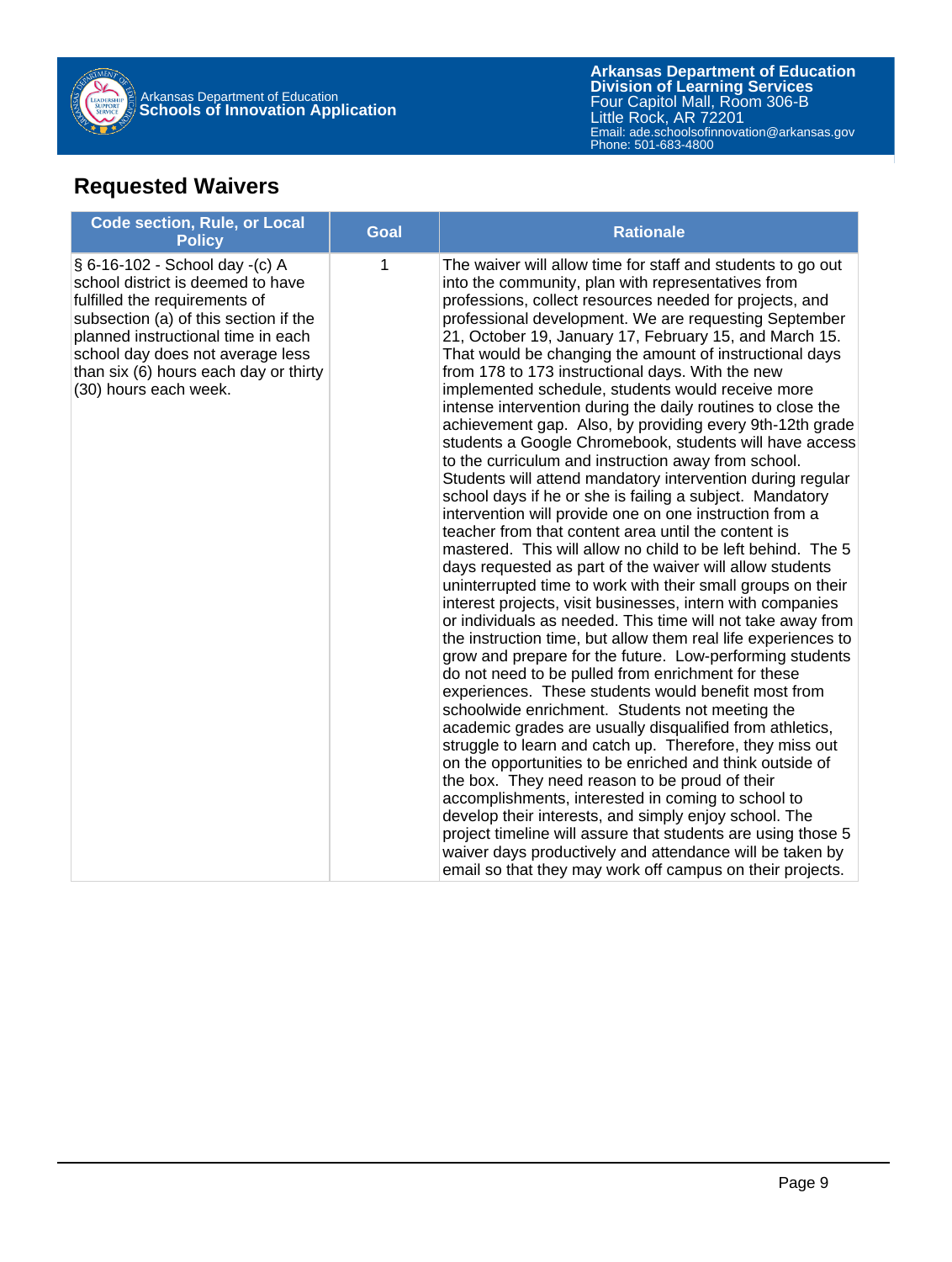

## **Council of Innovation**

District:

School:

Minority at School 40.00%

| <b>Council Member Name</b> | <b>Representative Group</b>   | <b>Minority</b> | <b>Position</b> | <b>Date Elected</b> |
|----------------------------|-------------------------------|-----------------|-----------------|---------------------|
| <b>Missy Walley</b>        | <b>Building Principal</b>     | N               | Member          | 8/9/2015            |
| Willie Wilson              | <b>Community Liasion</b>      | Y               | Member          | 1/10/2016           |
| Kendra Haynie              | Teacher                       | N               | Chair           | 5/17/2015           |
| Deborah Brantley           | Teacher                       | N               | Member          | 9/13/2015           |
| Patricia Blake             | <b>School Board/Community</b> | ٧               | Member          | 1/17/2016           |
| <b>Haliegh Glass</b>       | Career Coach                  | N               | Secretary       | 3/9/2016            |
| Rev. Ingram                | Community                     | v               | Member          | 1/10/2016           |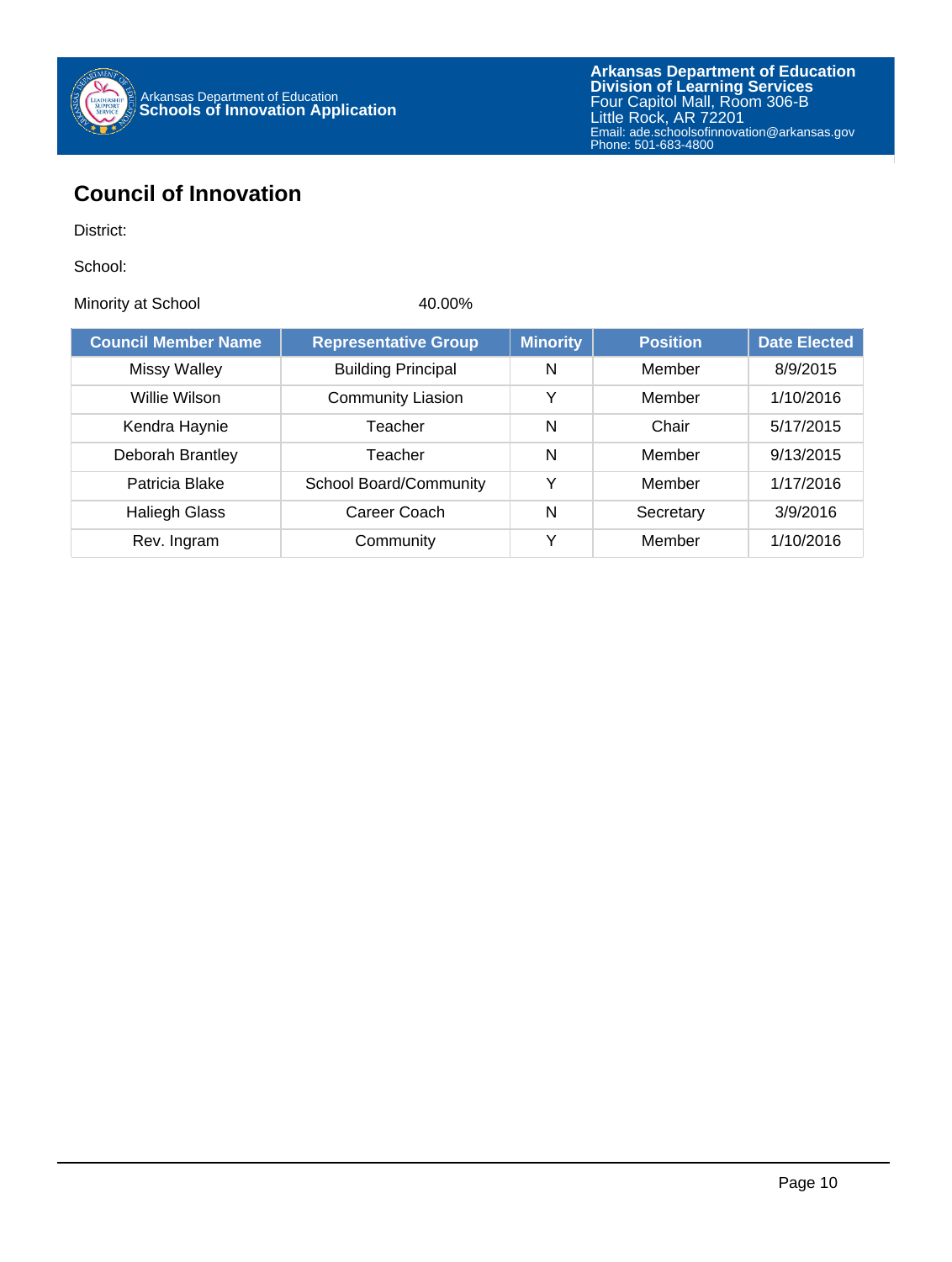

**Arkansas Department of Education** Email: ade.schoolsofinnovation@arkansas.gov **Division of Learning Services** Four Capitol Mall, Room 306-B Little Rock, AR 72201 Phone: 501-683-4800

## **Shared Leadership**

| <b>Meeting</b><br><b>Date</b> | <b>Meeting</b><br><b>Purpose</b>                                        | No. of<br><b>Teachers</b><br><b>Present</b> | No. of<br><b>School</b><br><b>Staff</b><br><b>Present</b> | No. of<br><b>Parents</b><br><b>Present</b> | No. of<br><b>Community</b><br><b>Members</b><br><b>Present</b> | No. of<br><b>Students</b><br><b>Present</b> | <b>Meeting</b><br><b>Outcome/</b><br><b>Planned Next</b><br><b>Steps</b> |
|-------------------------------|-------------------------------------------------------------------------|---------------------------------------------|-----------------------------------------------------------|--------------------------------------------|----------------------------------------------------------------|---------------------------------------------|--------------------------------------------------------------------------|
| 3/10/2016                     | <b>Explore Pea</b><br>Ridge High<br>School<br>schedule                  | 3                                           | 3                                                         | $\Omega$                                   | $\Omega$                                                       | $\Omega$                                    | Take teachers<br>to see the<br>model at Pea<br>Ridge.                    |
| 3/16/2016                     | Staff meeing<br>to recognize<br>and rally for<br>the need to<br>change. | 24                                          | 6                                                         | $\Omega$                                   | $\Omega$                                                       | $\Omega$                                    | <b>Brainstorm</b><br>needs for<br>changing                               |
| 1/26/2016                     | Mentoring/Op<br>portunities                                             | 2                                           | $\overline{2}$                                            | $\overline{2}$                             | 3                                                              | $\mathbf 0$                                 | Enrichment<br>opportunities                                              |
| 1/28/2016                     | Campus<br>Planning                                                      | 3                                           | 3                                                         | $\overline{2}$                             | $\Omega$                                                       | $\mathbf 0$                                 | Survey<br>developed                                                      |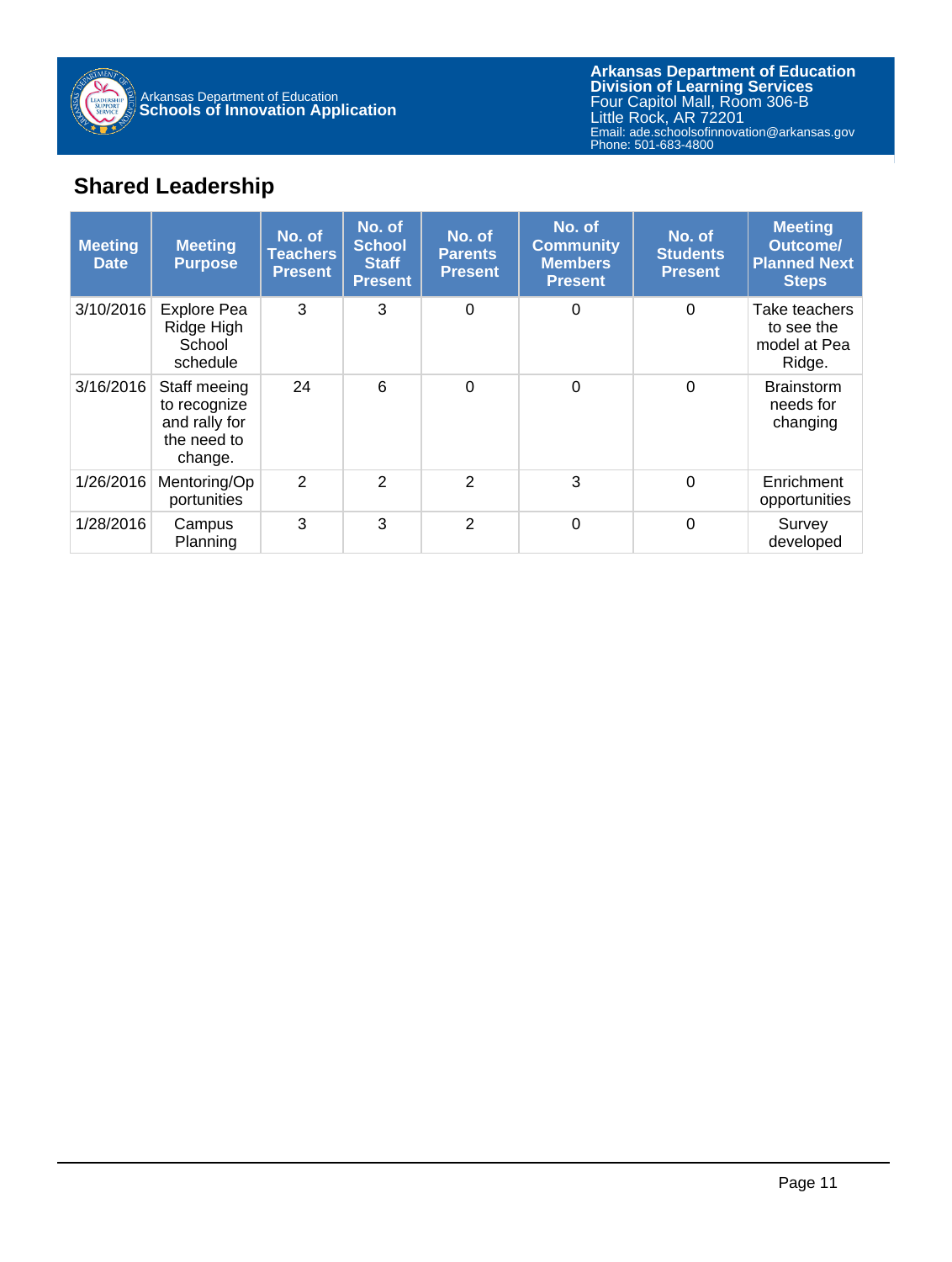

## **Election Results**

| Number of certified and classified on staff:                            | 36 |
|-------------------------------------------------------------------------|----|
| Number of staff who voted:                                              | 25 |
| Number of staff who voted for proposed Plan:                            | 24 |
| Number of staff who voted against the proposed plan:                    |    |
| Percentage of staff voting in favor of the proposed Plan of Innovation: | 96 |